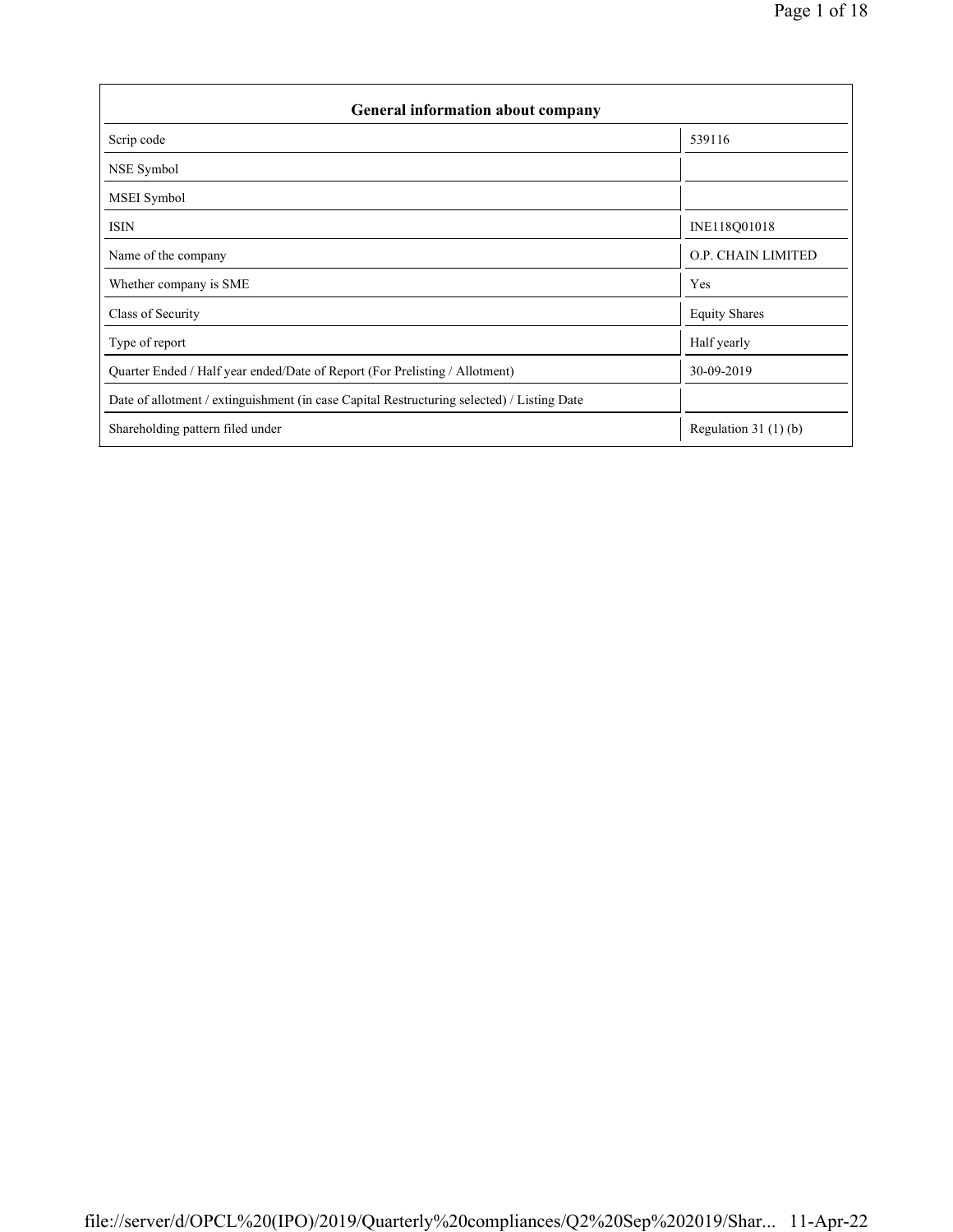|                | <b>Declaration</b>                                                                        |                |                                |                       |                             |  |  |  |  |  |
|----------------|-------------------------------------------------------------------------------------------|----------------|--------------------------------|-----------------------|-----------------------------|--|--|--|--|--|
| Sr.<br>No.     | Particular                                                                                | Yes/No         | Promoter and<br>Promoter Group | Public<br>shareholder | Non Promoter-<br>Non Public |  |  |  |  |  |
| 1              | Whether the Listed Entity has issued any partly paid<br>up shares?                        | No             | N <sub>0</sub>                 | No                    | N <sub>0</sub>              |  |  |  |  |  |
| 2              | Whether the Listed Entity has issued any Convertible<br>Securities?                       | No             | N <sub>0</sub>                 | N <sub>0</sub>        | N <sub>0</sub>              |  |  |  |  |  |
| 3              | Whether the Listed Entity has issued any Warrants?                                        | N <sub>0</sub> | N <sub>0</sub>                 | N <sub>0</sub>        | N <sub>0</sub>              |  |  |  |  |  |
| 4              | Whether the Listed Entity has any shares against<br>which depository receipts are issued? |                | No                             | No                    | N <sub>0</sub>              |  |  |  |  |  |
| 5              | Whether the Listed Entity has any shares in locked-in?                                    | N <sub>0</sub> | No                             | No.                   | N <sub>0</sub>              |  |  |  |  |  |
| 6              | Whether any shares held by promoters are pledge or<br>otherwise encumbered?               | No             | No                             |                       |                             |  |  |  |  |  |
| $\overline{7}$ | Whether company has equity shares with differential<br>voting rights?                     | No             | No                             | No                    | N <sub>0</sub>              |  |  |  |  |  |
| 8              | Whether the listed entity has any significant beneficial<br>owner?                        | Yes            |                                |                       |                             |  |  |  |  |  |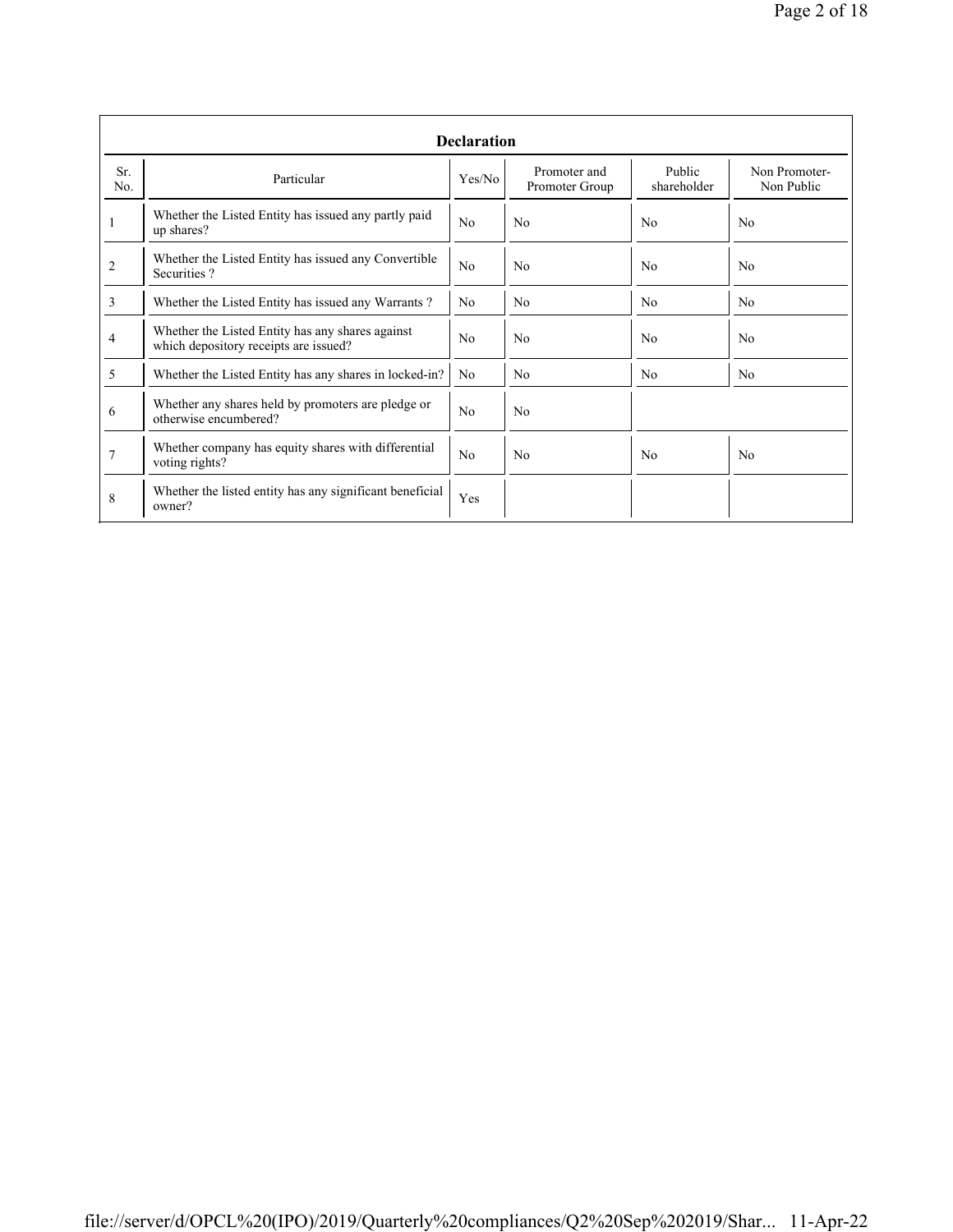|                 | Table I - Summary Statement holding of specified securities |                                  |                                                                |                                 |                                    |                                                           |                                                      |                                                                  |               |         |                                   |  |
|-----------------|-------------------------------------------------------------|----------------------------------|----------------------------------------------------------------|---------------------------------|------------------------------------|-----------------------------------------------------------|------------------------------------------------------|------------------------------------------------------------------|---------------|---------|-----------------------------------|--|
| Category<br>(I) | Category<br>of<br>shareholder<br>(II)                       | Nos. Of<br>shareholders<br>(III) | No. of<br>fully<br>paid up<br>equity<br>shares<br>held<br>(IV) | No.<br>Of<br>Partly             | No. Of                             | Total<br>nos.                                             | Shareholding<br>as a $%$ of<br>total no. of          | Number of Voting Rights held in each<br>class of securities (IX) |               |         |                                   |  |
|                 |                                                             |                                  |                                                                | paid-<br>up                     | shares<br>underlying<br>Depository | shares<br>held<br>$(VII) =$<br>$(IV)+$<br>$(V)$ +<br>(VI) | shares<br>(calculated as                             | No of Voting (XIV) Rights                                        |               |         | Total as a<br>$%$ of<br>$(A+B+C)$ |  |
|                 |                                                             |                                  |                                                                | equity<br>shares<br>held<br>(V) | Receipts<br>(VI)                   |                                                           | per SCRR,<br>1957) (VIII)<br>As a % of<br>$(A+B+C2)$ | Class<br>eg: $X$                                                 | Class<br>eg:y | Total   |                                   |  |
| (A)             | Promoter<br>&<br>Promoter<br>Group                          | $\overline{7}$                   | 3495100                                                        |                                 |                                    | 3495100                                                   | 51.02                                                | 3495100                                                          |               | 3495100 | 51.02                             |  |
| (B)             | Public                                                      | 39                               | 3354900                                                        |                                 |                                    | 3354900                                                   | 48.98                                                | 3354900                                                          |               | 3354900 | 48.98                             |  |
| (C)             | Non<br>Promoter-<br>Non Public                              |                                  |                                                                |                                 |                                    |                                                           |                                                      |                                                                  |               |         |                                   |  |
| (C1)            | <b>Shares</b><br>underlying<br><b>DRs</b>                   |                                  |                                                                |                                 |                                    |                                                           |                                                      |                                                                  |               |         |                                   |  |
| (C2)            | Shares held<br>by<br>Employee<br>Trusts                     |                                  |                                                                |                                 |                                    |                                                           |                                                      |                                                                  |               |         |                                   |  |
|                 | Total                                                       | 46                               | 6850000                                                        |                                 |                                    | 6850000                                                   | 100                                                  | 6850000                                                          |               | 6850000 | 100                               |  |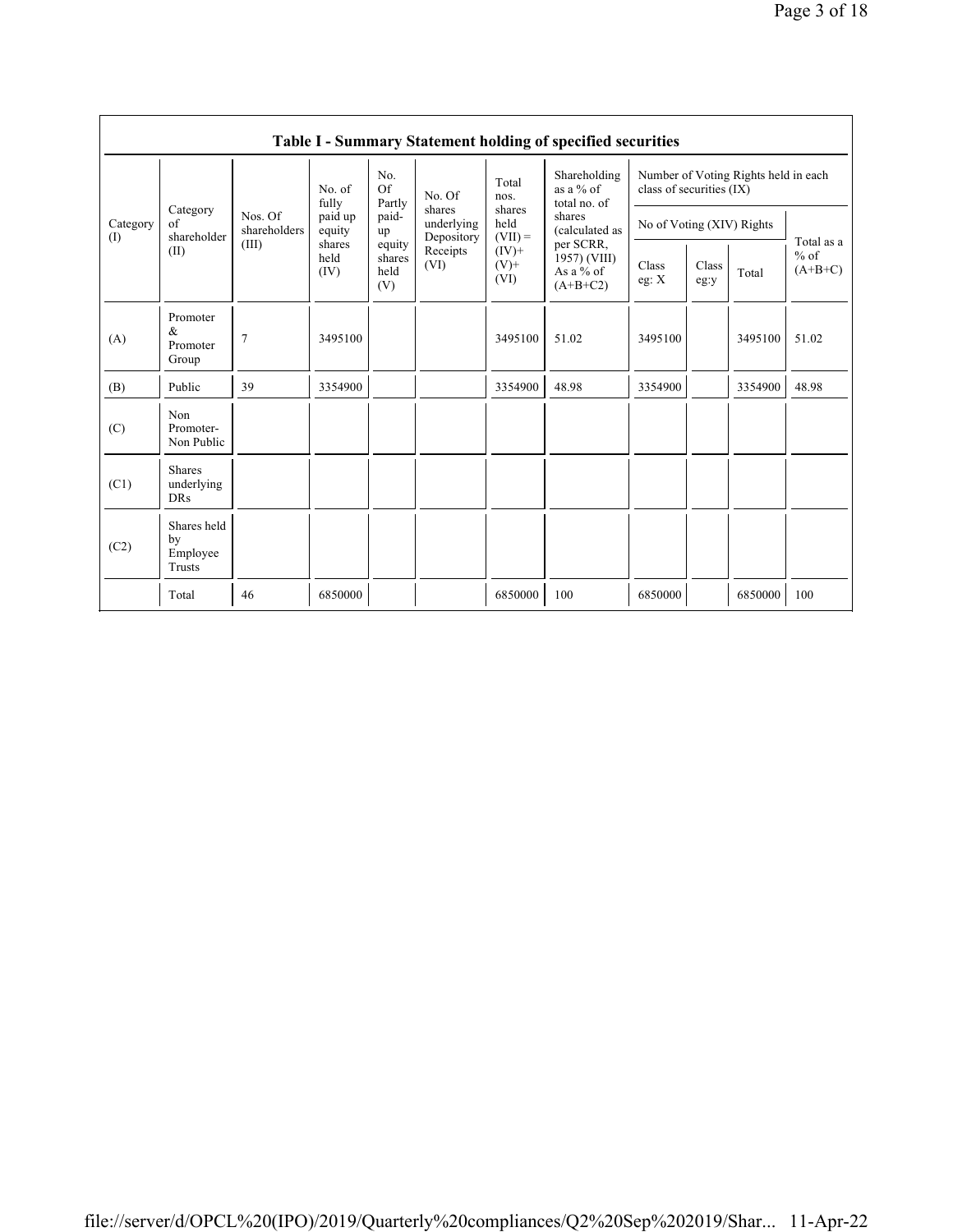|                                        | Table I - Summary Statement holding of specified securities |                                                                                          |                                                                             |                                                                                                                           |                                                                                                                                                                                                    |                                        |                                                         |                                                                               |                                                  |                                       |  |
|----------------------------------------|-------------------------------------------------------------|------------------------------------------------------------------------------------------|-----------------------------------------------------------------------------|---------------------------------------------------------------------------------------------------------------------------|----------------------------------------------------------------------------------------------------------------------------------------------------------------------------------------------------|----------------------------------------|---------------------------------------------------------|-------------------------------------------------------------------------------|--------------------------------------------------|---------------------------------------|--|
| Category<br>$\left( \mathrm{I}\right)$ | Category<br>of<br>shareholder<br>(II)                       | No. Of<br><b>Shares</b><br>Underlying<br>Outstanding<br>convertible<br>securities<br>(X) | No. of<br><b>Shares</b><br>Underlying<br>Outstanding<br>Warrants<br>$(X_i)$ | No. Of<br><b>Shares</b><br>Underlying<br>Outstanding<br>convertible<br>securities<br>and No. Of<br>Warrants<br>$(X_i)(a)$ | Shareholding,<br>as a $\%$<br>assuming full<br>conversion of<br>convertible<br>securities (as a<br>percentage of<br>diluted share<br>capital) $(XI)$ =<br>$(VII)+(X)$ As a<br>$%$ of<br>$(A+B+C2)$ | Number of<br>Locked in<br>shares (XII) |                                                         | Number of<br><b>Shares</b><br>pledged or<br>otherwise<br>encumbered<br>(XIII) |                                                  | Number of<br>equity shares<br>held in |  |
|                                        |                                                             |                                                                                          |                                                                             |                                                                                                                           |                                                                                                                                                                                                    | No.<br>(a)                             | As a<br>$%$ of<br>total<br><b>Shares</b><br>held<br>(b) | No.<br>(a)                                                                    | As a<br>$%$ of<br>total<br>Shares<br>held<br>(b) | dematerialized<br>form $(XIV)$        |  |
| (A)                                    | Promoter<br>&<br>Promoter<br>Group                          |                                                                                          |                                                                             |                                                                                                                           | 51.02                                                                                                                                                                                              |                                        |                                                         |                                                                               |                                                  | 3495100                               |  |
| (B)                                    | Public                                                      |                                                                                          |                                                                             |                                                                                                                           | 48.98                                                                                                                                                                                              |                                        |                                                         |                                                                               |                                                  | 3354900                               |  |
| (C)                                    | Non<br>Promoter-<br>Non Public                              |                                                                                          |                                                                             |                                                                                                                           |                                                                                                                                                                                                    |                                        |                                                         |                                                                               |                                                  |                                       |  |
| (C1)                                   | <b>Shares</b><br>underlying<br><b>DRs</b>                   |                                                                                          |                                                                             |                                                                                                                           |                                                                                                                                                                                                    |                                        |                                                         |                                                                               |                                                  |                                       |  |
| (C2)                                   | Shares held<br>by<br>Employee<br>Trusts                     |                                                                                          |                                                                             |                                                                                                                           |                                                                                                                                                                                                    |                                        |                                                         |                                                                               |                                                  |                                       |  |
|                                        | Total                                                       |                                                                                          |                                                                             |                                                                                                                           | 100                                                                                                                                                                                                |                                        |                                                         |                                                                               |                                                  | 6850000                               |  |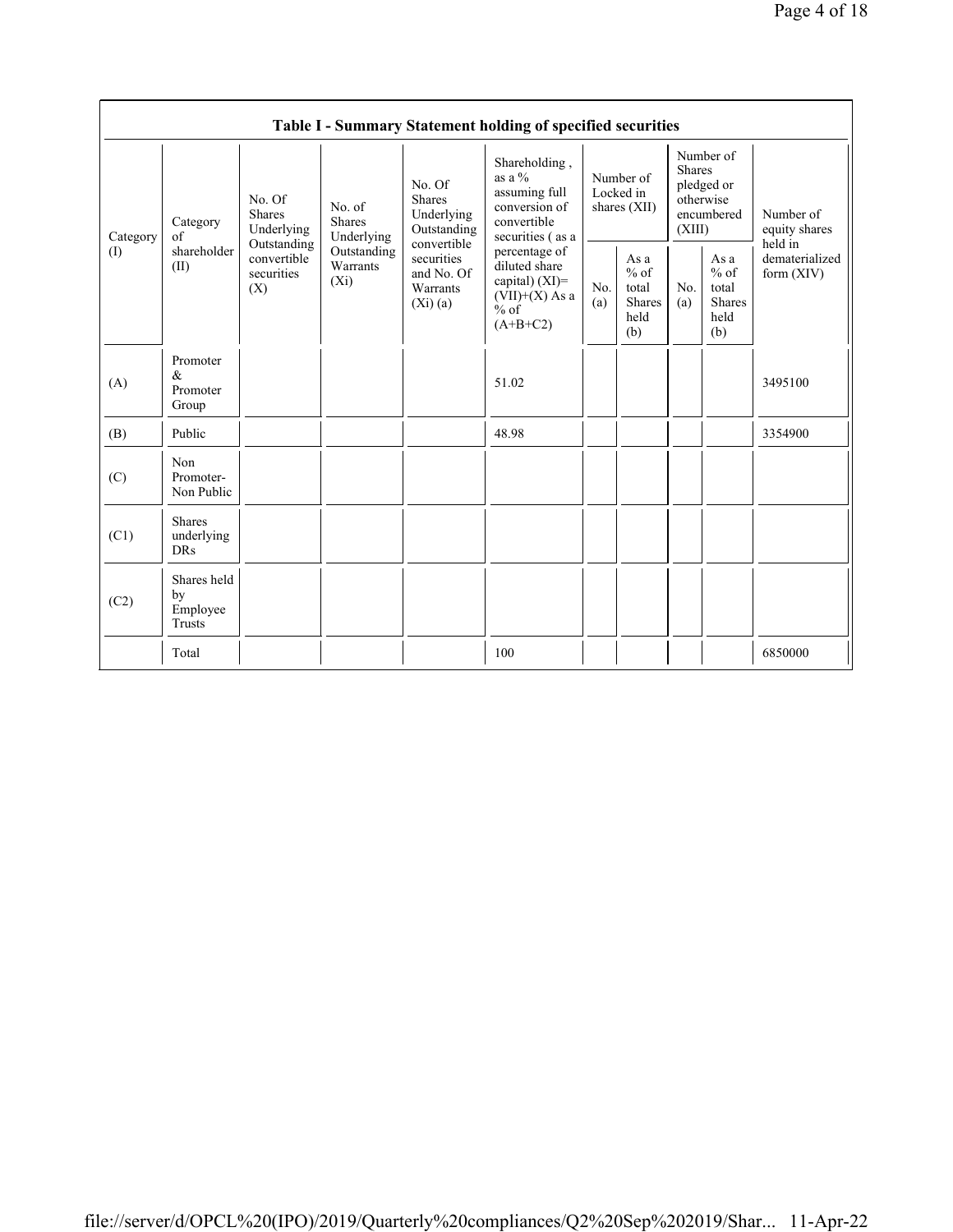|                                                                                                |                                                                                                                     |                         | No. of                     | No.<br><b>Of</b><br>Partly      | No. Of                             | Total<br>nos.               | Shareholding<br>as a % of<br>total no. of<br>shares<br>(calculated<br>as per | Number of Voting Rights held in<br>each class of securities (IX) |               |         |                                 |
|------------------------------------------------------------------------------------------------|---------------------------------------------------------------------------------------------------------------------|-------------------------|----------------------------|---------------------------------|------------------------------------|-----------------------------|------------------------------------------------------------------------------|------------------------------------------------------------------|---------------|---------|---------------------------------|
| Sr.                                                                                            | Category $\&$<br>Name of the                                                                                        | Nos. Of<br>shareholders | fully<br>paid up<br>equity | paid-<br>up                     | shares<br>underlying<br>Depository | shares<br>held<br>$(VII) =$ |                                                                              | No of Voting (XIV) Rights                                        |               |         | Total<br>as a %                 |
|                                                                                                | Shareholders (I)                                                                                                    | (III)                   | shares<br>held (IV)        | equity<br>shares<br>held<br>(V) | Receipts<br>(VI)                   | $(IV)$ +<br>$(V)$ +<br>(VI) | SCRR,<br>1957) (VIII)<br>As a % of<br>$(A+B+C2)$                             | Class eg:<br>X                                                   | Class<br>eg:y | Total   | of<br>Total<br>Voting<br>rights |
| A                                                                                              | Table II - Statement showing shareholding pattern of the Promoter and Promoter Group                                |                         |                            |                                 |                                    |                             |                                                                              |                                                                  |               |         |                                 |
| (1)                                                                                            | Indian                                                                                                              |                         |                            |                                 |                                    |                             |                                                                              |                                                                  |               |         |                                 |
| (a)                                                                                            | Individuals/Hindu<br>undivided Family                                                                               | $\tau$                  | 3495100                    |                                 |                                    | 3495100                     | 51.02                                                                        | 3495100                                                          |               | 3495100 | 51.02                           |
| Sub-Total<br>(A)(1)                                                                            |                                                                                                                     | 7                       | 3495100                    |                                 |                                    | 3495100                     | 51.02                                                                        | 3495100                                                          |               | 3495100 | 51.02                           |
| (2)                                                                                            | Foreign                                                                                                             |                         |                            |                                 |                                    |                             |                                                                              |                                                                  |               |         |                                 |
| Total<br>Shareholding<br>of Promoter<br>and<br>Promoter<br>Group $(A)=$<br>$(A)(1)+(A)$<br>(2) |                                                                                                                     | $\overline{7}$          | 3495100                    |                                 |                                    | 3495100                     | 51.02                                                                        | 3495100                                                          |               | 3495100 | 51.02                           |
| B                                                                                              | Table III - Statement showing shareholding pattern of the Public shareholder                                        |                         |                            |                                 |                                    |                             |                                                                              |                                                                  |               |         |                                 |
| (1)                                                                                            | Institutions                                                                                                        |                         |                            |                                 |                                    |                             |                                                                              |                                                                  |               |         |                                 |
| (f)                                                                                            | Financial<br>Institutions/<br><b>Banks</b>                                                                          | 1                       | 330000                     |                                 |                                    | 330000                      | 4.82                                                                         | 330000                                                           |               | 330000  | 4.82                            |
| Sub-Total<br>(B)(1)                                                                            |                                                                                                                     | 1                       | 330000                     |                                 |                                    | 330000                      | 4.82                                                                         | 330000                                                           |               | 330000  | 4.82                            |
| (3)                                                                                            | Non-institutions                                                                                                    |                         |                            |                                 |                                    |                             |                                                                              |                                                                  |               |         |                                 |
| (a(i))                                                                                         | Individuals -<br>i.Individual<br>shareholders<br>holding nominal<br>share capital up<br>to Rs. 2 lakhs.             | 31                      | 285000                     |                                 |                                    | 285000                      | 4.16                                                                         | 285000                                                           |               | 285000  | 4.16                            |
| (a(ii))                                                                                        | Individuals - ii.<br>Individual<br>shareholders<br>holding nominal<br>share capital in<br>excess of Rs. 2<br>lakhs. | 3                       | 320000                     |                                 |                                    | 320000                      | 4.67                                                                         | 320000                                                           |               | 320000  | 4.67                            |
| (e)                                                                                            | Any Other<br>(specify)                                                                                              | $\overline{4}$          | 2419900                    |                                 |                                    | 2419900                     | 35.33                                                                        | 2419900                                                          |               | 2419900 | 35.33                           |
| Sub-Total<br>(B)(3)                                                                            |                                                                                                                     | 38                      | 3024900                    |                                 |                                    | 3024900                     | 44.16                                                                        | 3024900                                                          |               | 3024900 | 44.16                           |
| <b>Total Public</b><br>Shareholding<br>$(B)= (B)(1) +$                                         |                                                                                                                     | 39                      | 3354900                    |                                 |                                    | 3354900                     | 48.98                                                                        | 3354900                                                          |               | 3354900 | 48.98                           |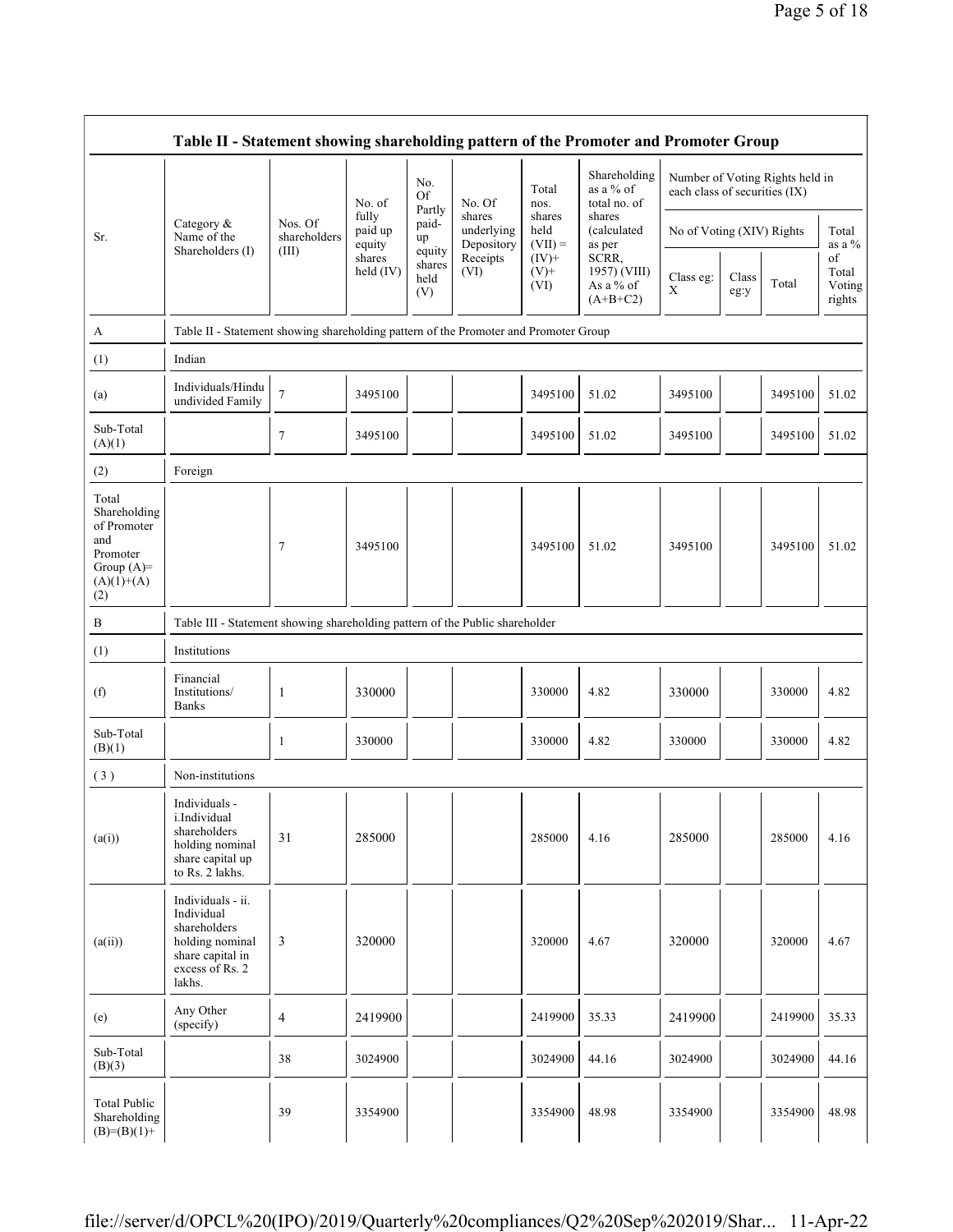| $(B)(2)+(B)$<br>(3) |                                                                                               |         |  |  |         |     |         |  |         |     |
|---------------------|-----------------------------------------------------------------------------------------------|---------|--|--|---------|-----|---------|--|---------|-----|
| C                   | Table IV - Statement showing shareholding pattern of the Non Promoter- Non Public shareholder |         |  |  |         |     |         |  |         |     |
| Total<br>$(A+B+C2)$ | -46                                                                                           | 6850000 |  |  | 6850000 | 100 | 6850000 |  | 6850000 | 100 |
| Total<br>$(A+B+C)$  | -46                                                                                           | 6850000 |  |  | 6850000 | 100 | 6850000 |  | 6850000 | 100 |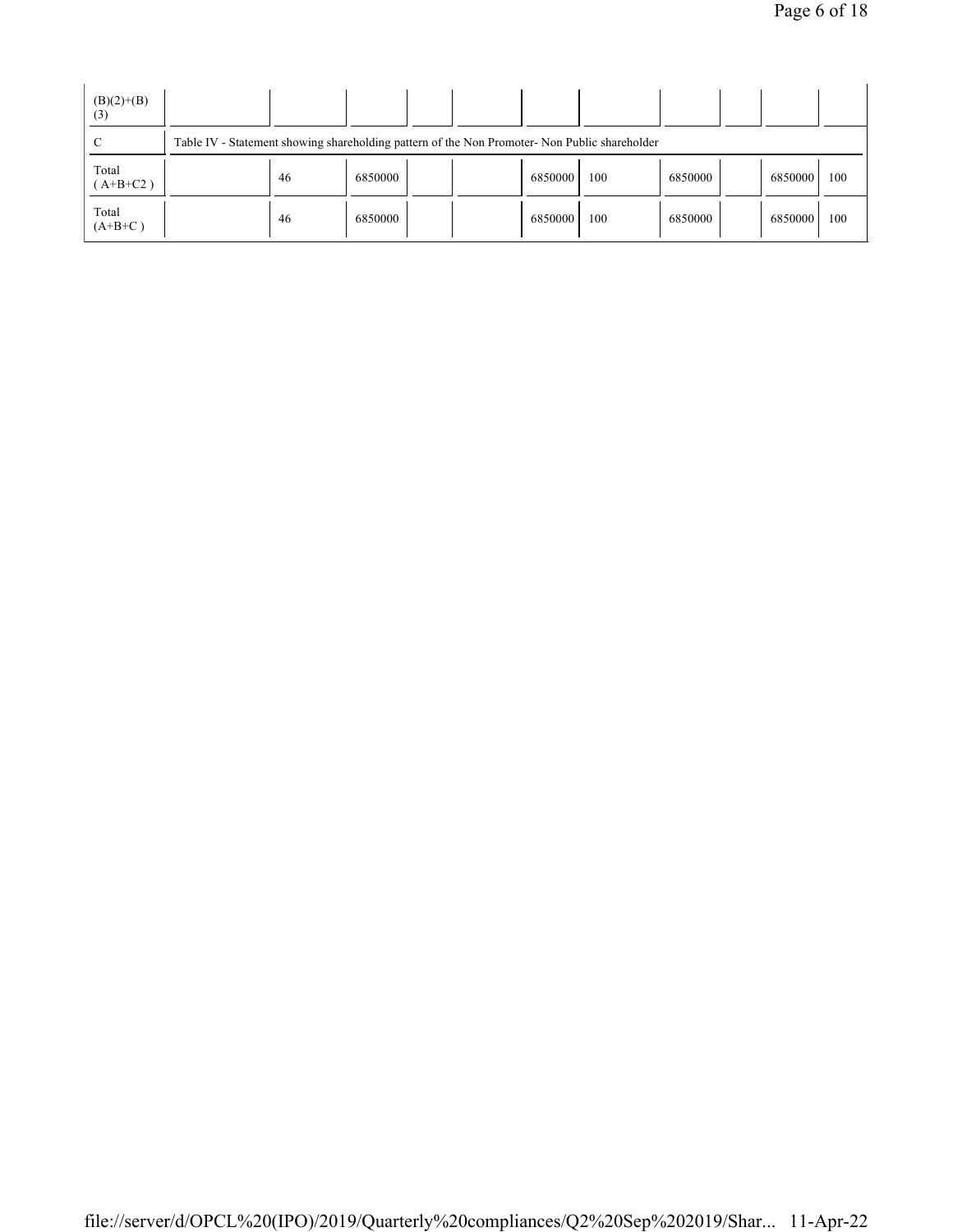| Table II - Statement showing shareholding pattern of the Promoter and Promoter Group    |                                                                                         |                                                                      |                                                                                                               |                                                                                                                                                                                      |            |                                                |                                                                               |                                                       |                                                         |  |  |
|-----------------------------------------------------------------------------------------|-----------------------------------------------------------------------------------------|----------------------------------------------------------------------|---------------------------------------------------------------------------------------------------------------|--------------------------------------------------------------------------------------------------------------------------------------------------------------------------------------|------------|------------------------------------------------|-------------------------------------------------------------------------------|-------------------------------------------------------|---------------------------------------------------------|--|--|
| Sr.                                                                                     | No. Of<br><b>Shares</b><br>Underlying<br>Outstanding<br>convertible<br>securities $(X)$ | No. of<br>Shares<br>Underlying<br>Outstanding<br>Warrants<br>$(X_i)$ | No. Of Shares<br>Underlying<br>Outstanding<br>convertible<br>securities and<br>No. Of<br>Warrants (Xi)<br>(a) | Shareholding, as<br>a % assuming full<br>conversion of<br>convertible<br>securities (as a<br>percentage of<br>diluted share<br>capital) (XI)=<br>$(VII)+(X)$ As a %<br>of $(A+B+C2)$ |            | Number of<br>Locked in<br>shares (XII)         | Number of<br><b>Shares</b><br>pledged or<br>otherwise<br>encumbered<br>(XIII) |                                                       | Number of<br>equity shares<br>held in<br>dematerialized |  |  |
|                                                                                         |                                                                                         |                                                                      |                                                                                                               |                                                                                                                                                                                      | No.<br>(a) | As a $\%$<br>of total<br>Shares<br>held<br>(b) | No.<br>(a)                                                                    | As a $\%$<br>of total<br><b>Shares</b><br>held<br>(b) | form (XIV)                                              |  |  |
| A                                                                                       |                                                                                         |                                                                      |                                                                                                               | Table II - Statement showing shareholding pattern of the Promoter and Promoter Group                                                                                                 |            |                                                |                                                                               |                                                       |                                                         |  |  |
| (1)                                                                                     | Indian                                                                                  |                                                                      |                                                                                                               |                                                                                                                                                                                      |            |                                                |                                                                               |                                                       |                                                         |  |  |
| (a)                                                                                     |                                                                                         |                                                                      |                                                                                                               | 51.02                                                                                                                                                                                |            |                                                |                                                                               |                                                       | 3495100                                                 |  |  |
| Sub-Total (A)<br>(1)                                                                    |                                                                                         |                                                                      |                                                                                                               | 51.02                                                                                                                                                                                |            |                                                |                                                                               |                                                       | 3495100                                                 |  |  |
| (2)                                                                                     | Foreign                                                                                 |                                                                      |                                                                                                               |                                                                                                                                                                                      |            |                                                |                                                                               |                                                       |                                                         |  |  |
| Total<br>Shareholding<br>of Promoter<br>and Promoter<br>Group $(A)=$<br>$(A)(1)+(A)(2)$ |                                                                                         |                                                                      |                                                                                                               | 51.02                                                                                                                                                                                |            |                                                |                                                                               |                                                       | 3495100                                                 |  |  |
| $\, {\bf B}$                                                                            |                                                                                         |                                                                      |                                                                                                               | Table III - Statement showing shareholding pattern of the Public shareholder                                                                                                         |            |                                                |                                                                               |                                                       |                                                         |  |  |
| (1)                                                                                     | Institutions                                                                            |                                                                      |                                                                                                               |                                                                                                                                                                                      |            |                                                |                                                                               |                                                       |                                                         |  |  |
| (f)                                                                                     |                                                                                         |                                                                      |                                                                                                               | 4.82                                                                                                                                                                                 |            |                                                |                                                                               |                                                       | 330000                                                  |  |  |
| Sub-Total (B)<br>(1)                                                                    |                                                                                         |                                                                      |                                                                                                               | 4.82                                                                                                                                                                                 |            |                                                |                                                                               |                                                       | 330000                                                  |  |  |
| (3)                                                                                     | Non-institutions                                                                        |                                                                      |                                                                                                               |                                                                                                                                                                                      |            |                                                |                                                                               |                                                       |                                                         |  |  |
| (a(i))                                                                                  |                                                                                         |                                                                      |                                                                                                               | 4.16                                                                                                                                                                                 |            |                                                |                                                                               |                                                       | 285000                                                  |  |  |
| (a(ii))                                                                                 |                                                                                         |                                                                      |                                                                                                               | 4.67                                                                                                                                                                                 |            |                                                |                                                                               |                                                       | 320000                                                  |  |  |
| (e)                                                                                     |                                                                                         |                                                                      |                                                                                                               | 35.33                                                                                                                                                                                |            |                                                |                                                                               |                                                       | 2419900                                                 |  |  |
| Sub-Total (B)<br>(3)                                                                    |                                                                                         |                                                                      |                                                                                                               | 44.16                                                                                                                                                                                |            |                                                |                                                                               |                                                       | 3024900                                                 |  |  |
| <b>Total Public</b><br>Shareholding<br>$(B)= (B)(1) +$<br>$(B)(2)+(B)(3)$               |                                                                                         |                                                                      |                                                                                                               | 48.98                                                                                                                                                                                |            |                                                |                                                                               |                                                       | 3354900                                                 |  |  |
| $\mathbf C$                                                                             |                                                                                         |                                                                      |                                                                                                               | Table IV - Statement showing shareholding pattern of the Non Promoter- Non Public shareholder                                                                                        |            |                                                |                                                                               |                                                       |                                                         |  |  |
| Total<br>$(A+B+C2)$                                                                     |                                                                                         |                                                                      |                                                                                                               | 100                                                                                                                                                                                  |            |                                                |                                                                               |                                                       | 6850000                                                 |  |  |
| Total<br>$(A+B+C)$                                                                      |                                                                                         |                                                                      |                                                                                                               | 100                                                                                                                                                                                  |            |                                                |                                                                               |                                                       | 6850000                                                 |  |  |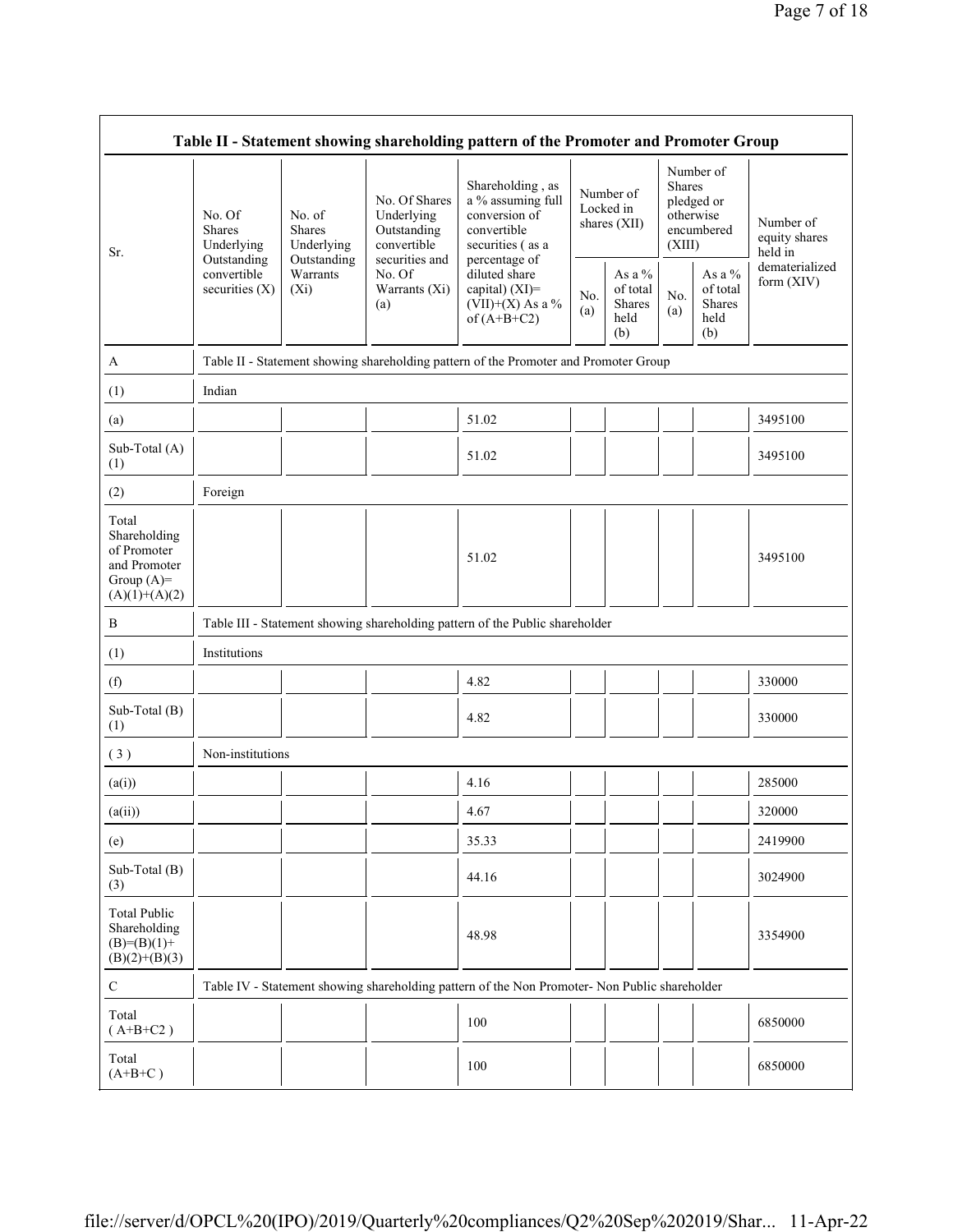|                                                                                                                            | Individuals/Hindu undivided Family                            |                                        |                                       |                                |                   |                             |                                |  |  |  |
|----------------------------------------------------------------------------------------------------------------------------|---------------------------------------------------------------|----------------------------------------|---------------------------------------|--------------------------------|-------------------|-----------------------------|--------------------------------|--|--|--|
| Searial No.                                                                                                                | $\mathbf{1}$                                                  | $\sqrt{2}$                             | 3                                     | $\overline{4}$                 | 5                 | 6                           | $\boldsymbol{7}$               |  |  |  |
| Name of the<br>Shareholders<br>(I)                                                                                         | OM<br><b>PRAKASH</b><br><b>AGARWAL</b>                        | <b>SATISH</b><br><b>KUMAR</b><br>GOYAL | <b>ASHOK</b><br><b>KUMAR</b><br>GOYAL | <b>KUSUM</b><br><b>AGARWAL</b> | <b>HEERA DEVI</b> | <b>MOON</b><br><b>GOYAL</b> | <b>SHOBHIK</b><br><b>GOYAL</b> |  |  |  |
| PAN(II)                                                                                                                    | AAKPA8385Q                                                    | AAPPG6375H                             | AARPG3149D                            | AAYPA0762F                     | AAZPD2911Q        | ACXPG5181D                  | AJIPG8286B                     |  |  |  |
| No. of fully<br>paid up equity<br>shares held<br>(IV)                                                                      | 968100                                                        | 1180000                                | 1160000                               | 4000                           | 82000             | 1000                        | 100000                         |  |  |  |
| No. Of Partly<br>paid-up equity<br>shares held $(V)$                                                                       |                                                               |                                        |                                       |                                |                   |                             |                                |  |  |  |
| No. Of shares<br>underlying<br>Depository<br>Receipts (VI)                                                                 |                                                               |                                        |                                       |                                |                   |                             |                                |  |  |  |
| Total nos.<br>shares held<br>$(VII) = (IV) +$<br>$(V)$ + $(VI)$                                                            | 968100                                                        | 1180000                                | 1160000                               | 4000                           | 82000             | 1000                        | 100000                         |  |  |  |
| Shareholding<br>as a % of total<br>no. of shares<br>(calculated as<br>per SCRR,<br>1957) (VIII)<br>As a % of<br>$(A+B+C2)$ | 14.13                                                         | 17.23                                  | 16.93                                 | 0.06                           | 1.2               | 0.01                        | 1.46                           |  |  |  |
|                                                                                                                            | Number of Voting Rights held in each class of securities (IX) |                                        |                                       |                                |                   |                             |                                |  |  |  |
| Class eg: $X$                                                                                                              | 968100                                                        | 1180000                                | 1160000                               | 4000                           | 82000             | 1000                        | 100000                         |  |  |  |
| Class eg:y                                                                                                                 |                                                               |                                        |                                       |                                |                   |                             |                                |  |  |  |
| Total                                                                                                                      | 968100                                                        | 1180000                                | 1160000                               | 4000                           | 82000             | 1000                        | 100000                         |  |  |  |
| Total as a % of<br><b>Total Voting</b><br>rights                                                                           | 14.13                                                         | 17.23                                  | 16.93                                 | 0.06                           | 1.2               | $0.01\,$                    | 1.46                           |  |  |  |
| No. Of Shares<br>Underlying<br>Outstanding<br>convertible<br>securities $(X)$                                              |                                                               |                                        |                                       |                                |                   |                             |                                |  |  |  |
| No. of Shares<br>Underlying<br>Outstanding<br>Warrants $(X_i)$                                                             |                                                               |                                        |                                       |                                |                   |                             |                                |  |  |  |
| No. Of Shares<br>Underlying<br>Outstanding<br>convertible<br>securities and<br>No. Of<br>Warrants (Xi)<br>(a)              |                                                               |                                        |                                       |                                |                   |                             |                                |  |  |  |
| Shareholding,                                                                                                              |                                                               |                                        |                                       |                                |                   |                             |                                |  |  |  |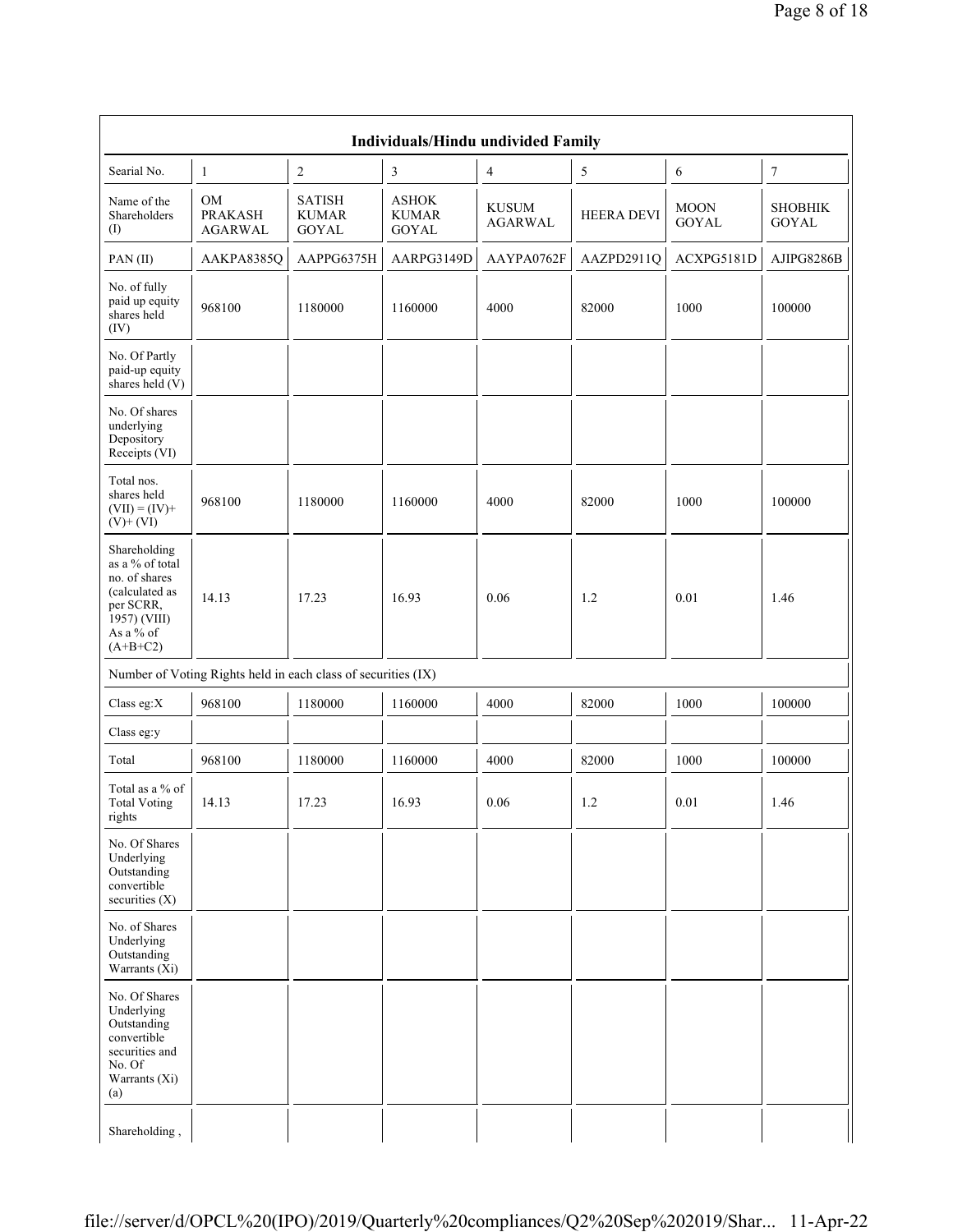| as a %<br>assuming full<br>conversion of<br>convertible<br>securities (as a<br>percentage of<br>diluted share<br>capital) $(XI)$ =<br>$(VII)+(Xi)(a)$<br>As a % of<br>$(A+B+C2)$ | 14.13                                                   | 17.23   | 16.93   | 0.06 | 1.2   | 0.01 | 1.46   |  |  |
|----------------------------------------------------------------------------------------------------------------------------------------------------------------------------------|---------------------------------------------------------|---------|---------|------|-------|------|--------|--|--|
|                                                                                                                                                                                  | Number of Locked in shares (XII)                        |         |         |      |       |      |        |  |  |
| No. $(a)$                                                                                                                                                                        |                                                         |         |         |      |       |      |        |  |  |
| As a % of total<br>Shares held (b)                                                                                                                                               |                                                         |         |         |      |       |      |        |  |  |
|                                                                                                                                                                                  | Number of Shares pledged or otherwise encumbered (XIII) |         |         |      |       |      |        |  |  |
| No. $(a)$                                                                                                                                                                        |                                                         |         |         |      |       |      |        |  |  |
| As a % of total<br>Shares held (b)                                                                                                                                               |                                                         |         |         |      |       |      |        |  |  |
| Number of<br>equity shares<br>held in<br>dematerialized<br>form $(XIV)$                                                                                                          | 968100                                                  | 1180000 | 1160000 | 4000 | 82000 | 1000 | 100000 |  |  |
| Reason for not providing PAN                                                                                                                                                     |                                                         |         |         |      |       |      |        |  |  |
| Reason for not<br>providing PAN                                                                                                                                                  |                                                         |         |         |      |       |      |        |  |  |
| Shareholder<br>type                                                                                                                                                              |                                                         |         |         |      |       |      |        |  |  |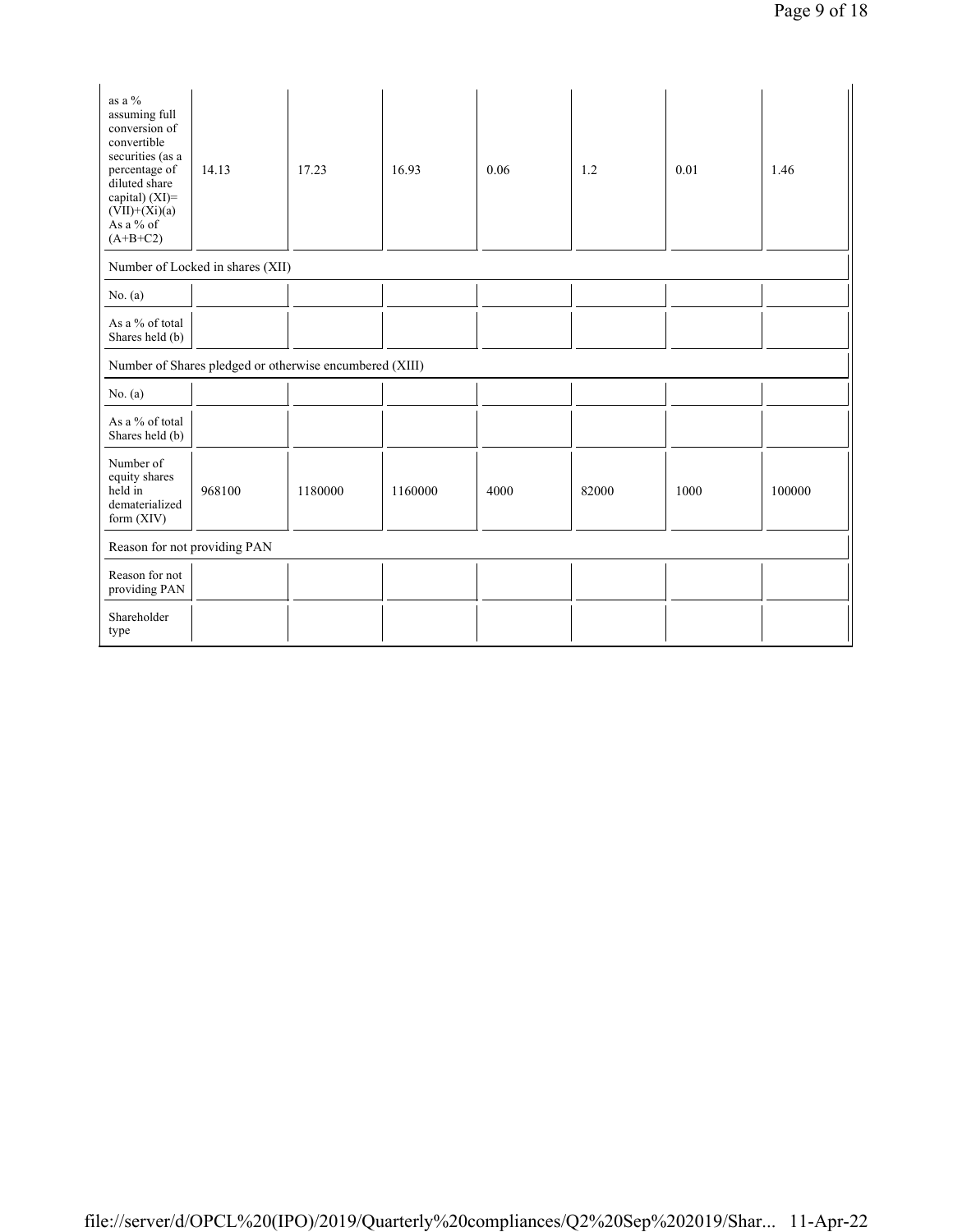| Individuals/Hindu undivided Family                                                                                                                                          |                       |  |  |  |  |  |  |
|-----------------------------------------------------------------------------------------------------------------------------------------------------------------------------|-----------------------|--|--|--|--|--|--|
| Searial No.                                                                                                                                                                 |                       |  |  |  |  |  |  |
| Name of the<br>Shareholders (I)                                                                                                                                             | Click here to go back |  |  |  |  |  |  |
| PAN(II)                                                                                                                                                                     | Total                 |  |  |  |  |  |  |
| No. of fully paid<br>up equity shares<br>$\text{held} (IV)$                                                                                                                 | 3495100               |  |  |  |  |  |  |
| No. Of Partly paid-<br>up equity shares<br>held $(V)$                                                                                                                       |                       |  |  |  |  |  |  |
| No. Of shares<br>underlying<br>Depository<br>Receipts (VI)                                                                                                                  |                       |  |  |  |  |  |  |
| Total nos. shares<br>held $(VII) = (IV) +$<br>$(V)$ + $(VI)$                                                                                                                | 3495100               |  |  |  |  |  |  |
| Shareholding as a<br>% of total no. of<br>shares (calculated<br>as per SCRR,<br>1957) (VIII) As a<br>% of $(A+B+C2)$                                                        | 51.02                 |  |  |  |  |  |  |
| Number of Voting Rights held in each class of securities (IX)                                                                                                               |                       |  |  |  |  |  |  |
| Class eg: $X$                                                                                                                                                               | 3495100               |  |  |  |  |  |  |
| Class eg:y                                                                                                                                                                  |                       |  |  |  |  |  |  |
| Total                                                                                                                                                                       | 3495100               |  |  |  |  |  |  |
| Total as a % of<br><b>Total Voting rights</b>                                                                                                                               | 51.02                 |  |  |  |  |  |  |
| No. Of Shares<br>Underlying<br>Outstanding<br>convertible<br>securities (X)                                                                                                 |                       |  |  |  |  |  |  |
| No. of Shares<br>Underlying<br>Outstanding<br>Warrants $(X_i)$                                                                                                              |                       |  |  |  |  |  |  |
| No. Of Shares<br>Underlying<br>Outstanding<br>convertible<br>securities and No.<br>Of Warrants (Xi)<br>(a)                                                                  |                       |  |  |  |  |  |  |
| Shareholding, as a<br>% assuming full<br>conversion of<br>convertible<br>securities (as a<br>percentage of<br>diluted share<br>capital) (XI)= (VII)<br>$+(Xi)(a)$ As a % of | 51.02                 |  |  |  |  |  |  |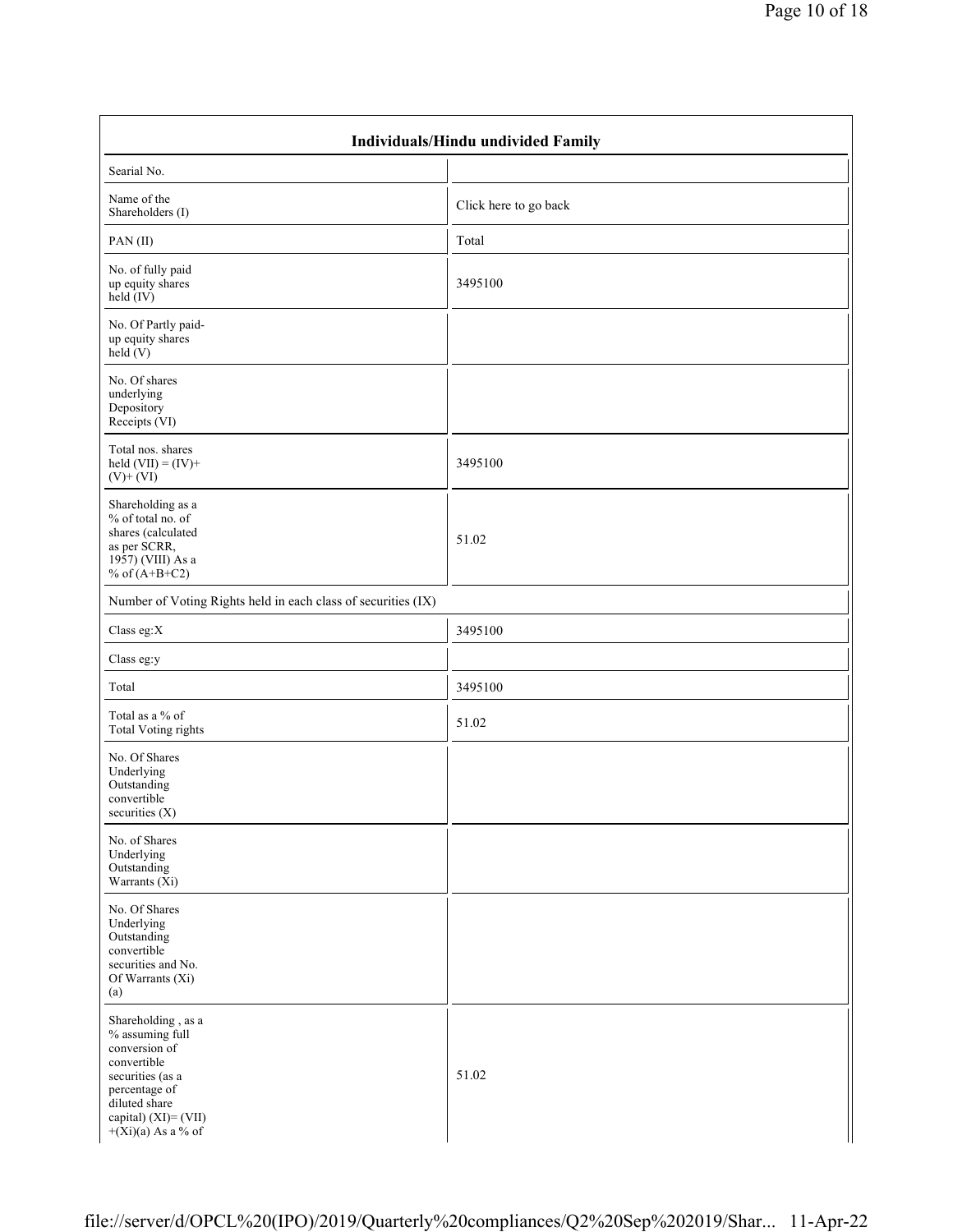| $(A+B+C2)$                                                           |         |  |  |  |  |  |
|----------------------------------------------------------------------|---------|--|--|--|--|--|
| Number of Locked in shares (XII)                                     |         |  |  |  |  |  |
| No. $(a)$                                                            |         |  |  |  |  |  |
| As a % of total<br>Shares held (b)                                   |         |  |  |  |  |  |
| Number of Shares pledged or otherwise encumbered (XIII)              |         |  |  |  |  |  |
| No. (a)                                                              |         |  |  |  |  |  |
| As a % of total<br>Shares held (b)                                   |         |  |  |  |  |  |
| Number of equity<br>shares held in<br>dematerialized<br>form $(XIV)$ | 3495100 |  |  |  |  |  |
| Reason for not providing PAN                                         |         |  |  |  |  |  |
| Reason for not<br>providing PAN                                      |         |  |  |  |  |  |
| Shareholder type                                                     |         |  |  |  |  |  |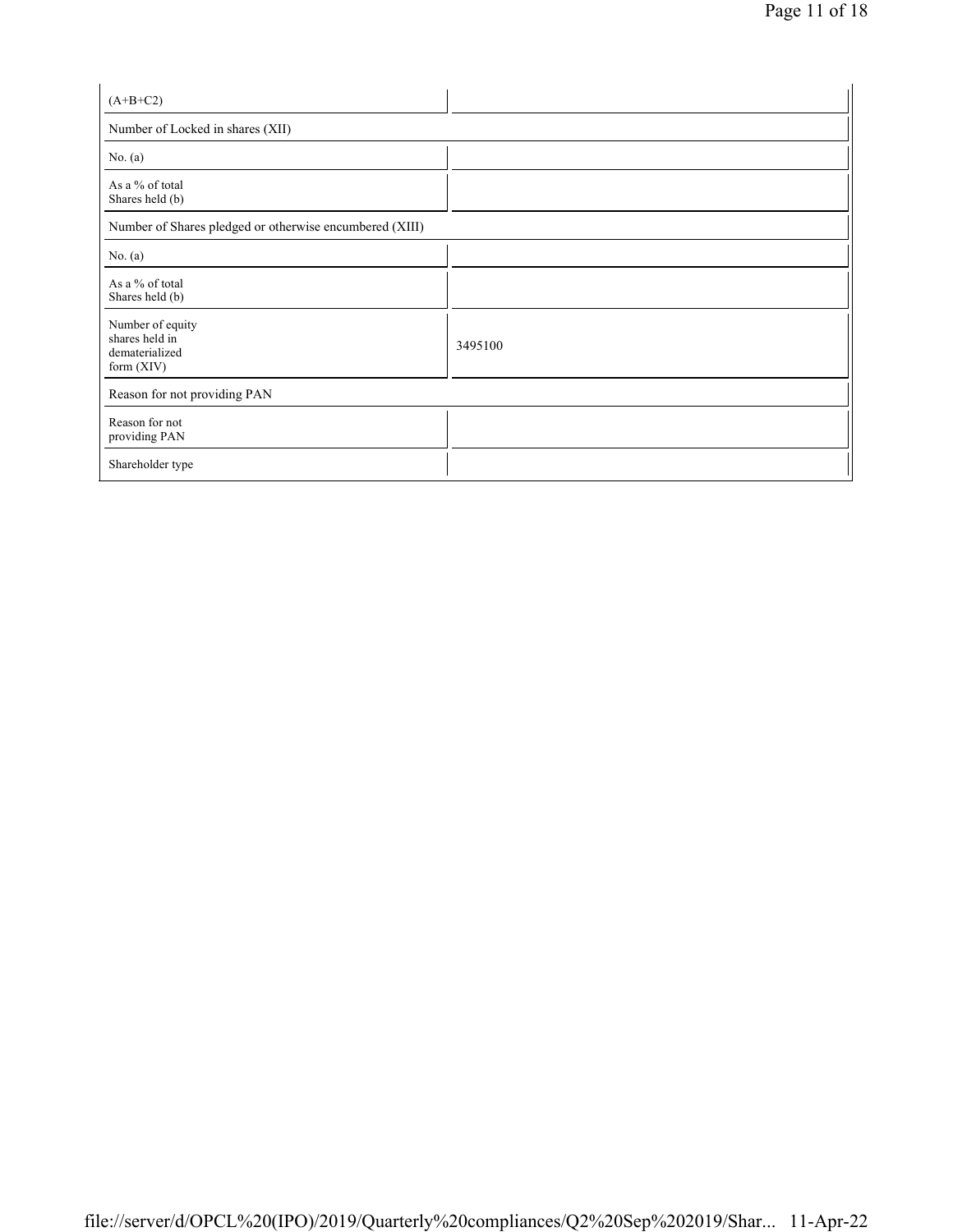| <b>Financial Institutions/Banks</b>                                                                                                                                     |                                                               |                       |  |  |  |  |  |  |  |
|-------------------------------------------------------------------------------------------------------------------------------------------------------------------------|---------------------------------------------------------------|-----------------------|--|--|--|--|--|--|--|
| Searial No.                                                                                                                                                             | $\mathbf{1}$                                                  |                       |  |  |  |  |  |  |  |
| Name of the<br>Shareholders (I)                                                                                                                                         | CANARA BANK-NEW DELHI                                         | Click here to go back |  |  |  |  |  |  |  |
| PAN(II)                                                                                                                                                                 | AAACC6106G                                                    | Total                 |  |  |  |  |  |  |  |
| No. of fully paid<br>up equity shares<br>$held$ (IV)                                                                                                                    | 330000                                                        | 330000                |  |  |  |  |  |  |  |
| No. Of Partly paid-<br>up equity shares<br>held(V)                                                                                                                      |                                                               |                       |  |  |  |  |  |  |  |
| No. Of shares<br>underlying<br>Depository<br>Receipts (VI)                                                                                                              |                                                               |                       |  |  |  |  |  |  |  |
| Total nos. shares<br>held $(VII) = (IV) +$<br>$(V)$ + $(VI)$                                                                                                            | 330000                                                        | 330000                |  |  |  |  |  |  |  |
| Shareholding as a<br>% of total no. of<br>shares (calculated<br>as per SCRR,<br>1957) (VIII) As a<br>% of $(A+B+C2)$                                                    | 4.82                                                          | 4.82                  |  |  |  |  |  |  |  |
|                                                                                                                                                                         | Number of Voting Rights held in each class of securities (IX) |                       |  |  |  |  |  |  |  |
| Class eg: X                                                                                                                                                             | 330000                                                        | 330000                |  |  |  |  |  |  |  |
| Class eg:y                                                                                                                                                              |                                                               |                       |  |  |  |  |  |  |  |
| Total                                                                                                                                                                   | 330000                                                        | 330000                |  |  |  |  |  |  |  |
| Total as a % of<br><b>Total Voting rights</b>                                                                                                                           | 4.82                                                          | 4.82                  |  |  |  |  |  |  |  |
| No. Of Shares<br>Underlying<br>Outstanding<br>convertible<br>securities (X)                                                                                             |                                                               |                       |  |  |  |  |  |  |  |
| No. of Shares<br>Underlying<br>Outstanding<br>Warrants $(X_i)$                                                                                                          |                                                               |                       |  |  |  |  |  |  |  |
| No. Of Shares<br>Underlying<br>Outstanding<br>convertible<br>securities and No.<br>Of Warrants (Xi)<br>(a)                                                              |                                                               |                       |  |  |  |  |  |  |  |
| Shareholding, as a<br>% assuming full<br>conversion of<br>convertible<br>securities (as a<br>percentage of<br>diluted share<br>capital) (XI)= (VII)<br>$+(X)$ As a % of | 4.82                                                          | 4.82                  |  |  |  |  |  |  |  |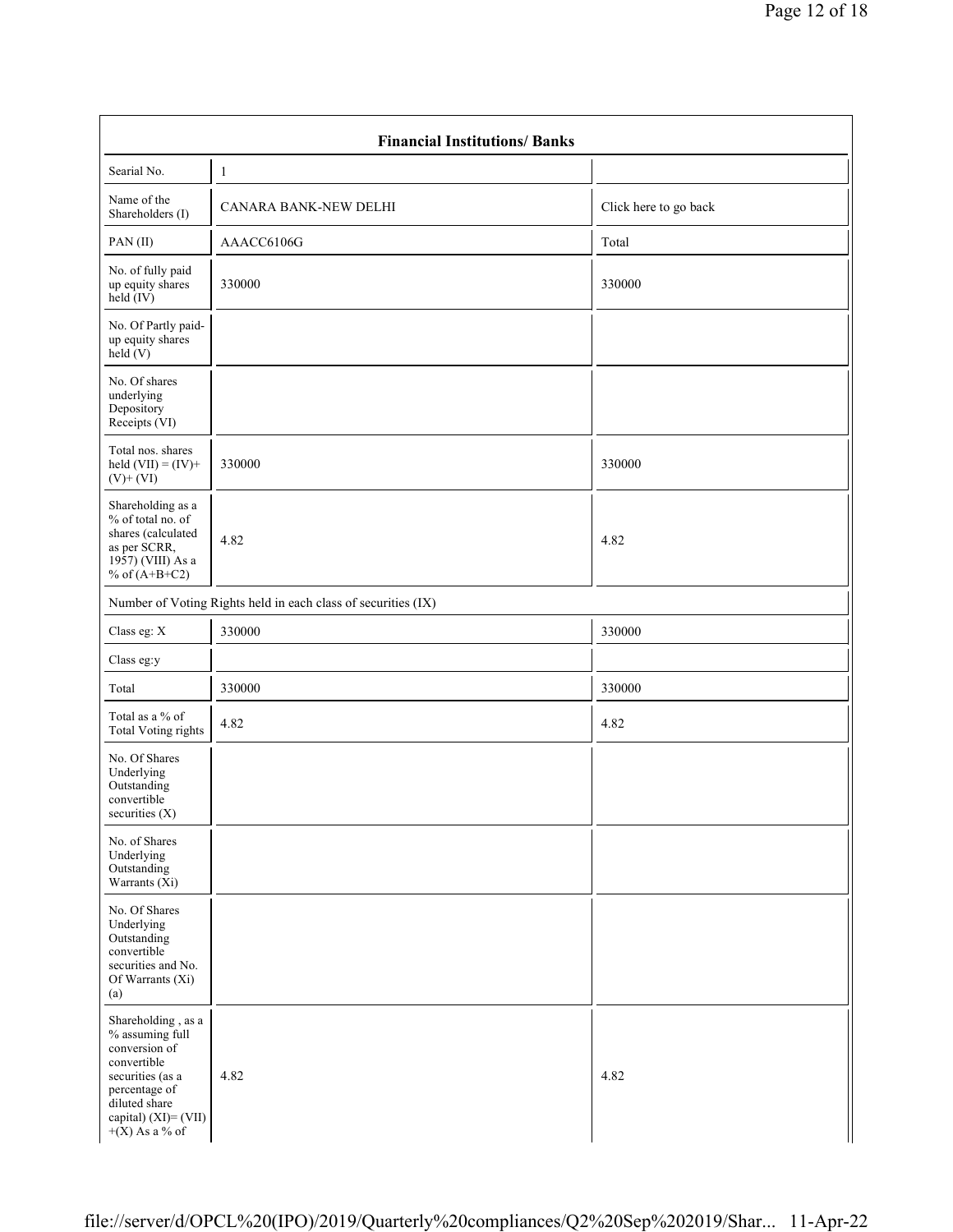| $(A+B+C2)$                                                           |        |        |  |
|----------------------------------------------------------------------|--------|--------|--|
| Number of Locked in shares (XII)                                     |        |        |  |
| No. $(a)$                                                            |        |        |  |
| As a % of total<br>Shares held (b)                                   |        |        |  |
| Number of equity<br>shares held in<br>dematerialized<br>form $(XIV)$ | 330000 | 330000 |  |
| Reason for not providing PAN                                         |        |        |  |
| Reason for not<br>providing PAN                                      |        |        |  |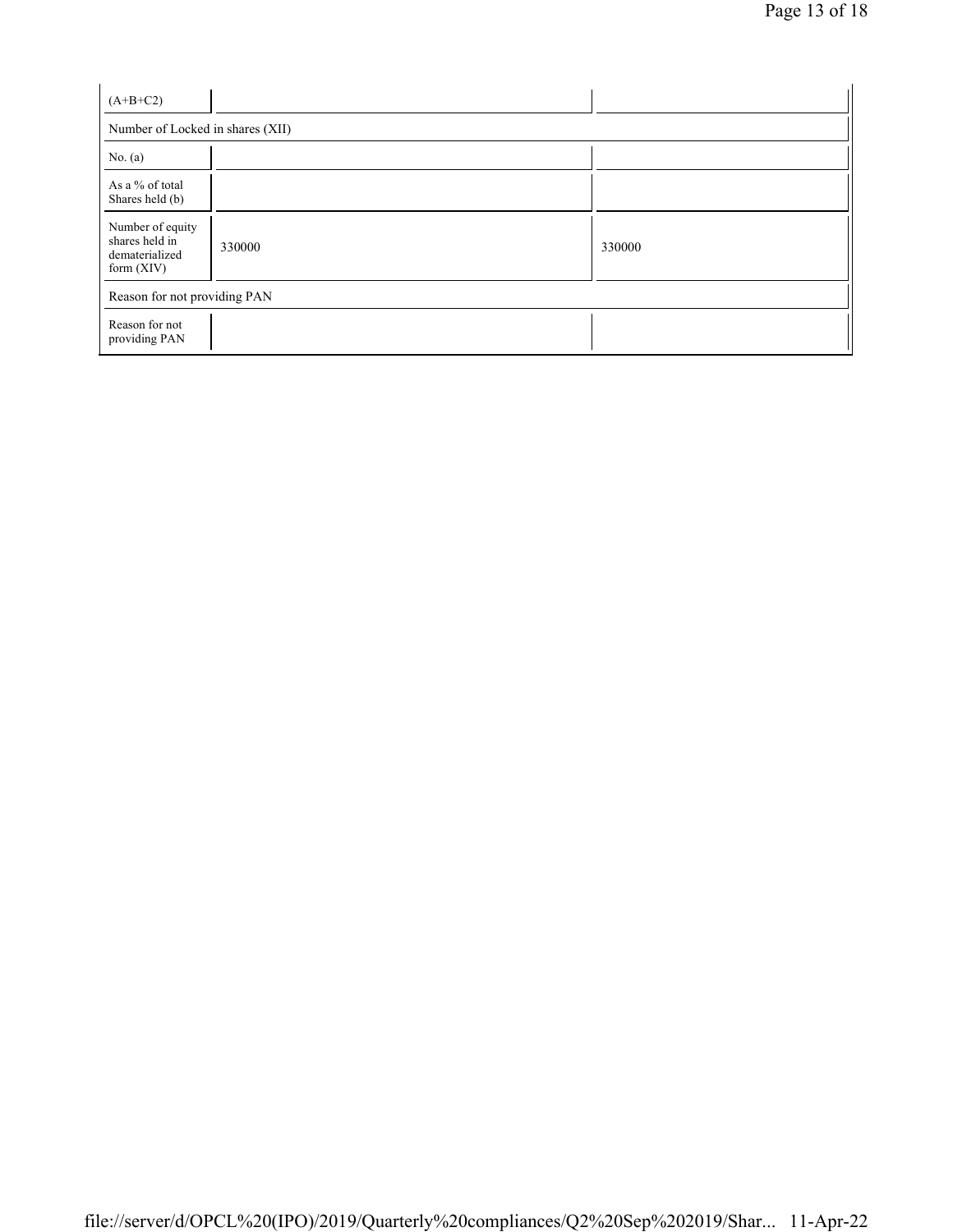| Individuals - ii. Individual shareholders holding nominal share capital in excess of Rs. 2 lakhs.                                                                          |                     |                  |                       |
|----------------------------------------------------------------------------------------------------------------------------------------------------------------------------|---------------------|------------------|-----------------------|
| Searial No.                                                                                                                                                                | $\mathbf{1}$        | 2                |                       |
| Name of the<br>Shareholders (I)                                                                                                                                            | <b>AMIT AGRAWAL</b> | <b>SAVITHA S</b> | Click here to go back |
| PAN(II)                                                                                                                                                                    | AGWPA5408Q          | AIJPS2695E       | Total                 |
| No. of fully paid<br>up equity shares<br>$held$ (IV)                                                                                                                       | 190000              | 100000           | 290000                |
| No. Of Partly paid-<br>up equity shares<br>held(V)                                                                                                                         |                     |                  |                       |
| No. Of shares<br>underlying<br>Depository<br>Receipts (VI)                                                                                                                 |                     |                  |                       |
| Total nos. shares<br>held $(VII) = (IV) +$<br>$(V)$ + $(VI)$                                                                                                               | 190000              | 100000           | 290000                |
| Shareholding as a<br>% of total no. of<br>shares (calculated<br>as per SCRR,<br>1957) (VIII) As a<br>% of $(A+B+C2)$                                                       | 2.77                | 1.46             | 4.23                  |
| Number of Voting Rights held in each class of securities (IX)                                                                                                              |                     |                  |                       |
| Class eg: X                                                                                                                                                                | 190000              | 100000           | 290000                |
| Class eg:y                                                                                                                                                                 |                     |                  |                       |
| Total                                                                                                                                                                      | 190000              | 100000           | 290000                |
| Total as a % of<br><b>Total Voting rights</b>                                                                                                                              | 2.77                | 1.46             | 4.23                  |
| No. Of Shares<br>Underlying<br>Outstanding<br>convertible<br>securities (X)                                                                                                |                     |                  |                       |
| No. of Shares<br>Underlying<br>Outstanding<br>Warrants $(X_i)$                                                                                                             |                     |                  |                       |
| No. Of Shares<br>Underlying<br>Outstanding<br>convertible<br>securities and No.<br>Of Warrants (Xi)<br>(a)                                                                 |                     |                  |                       |
| Shareholding, as a<br>% assuming full<br>conversion of<br>convertible<br>securities (as a<br>percentage of<br>diluted share<br>capital) $(XI) = (VII)$<br>$+(X)$ As a % of | 2.77                | 1.46             | 4.23                  |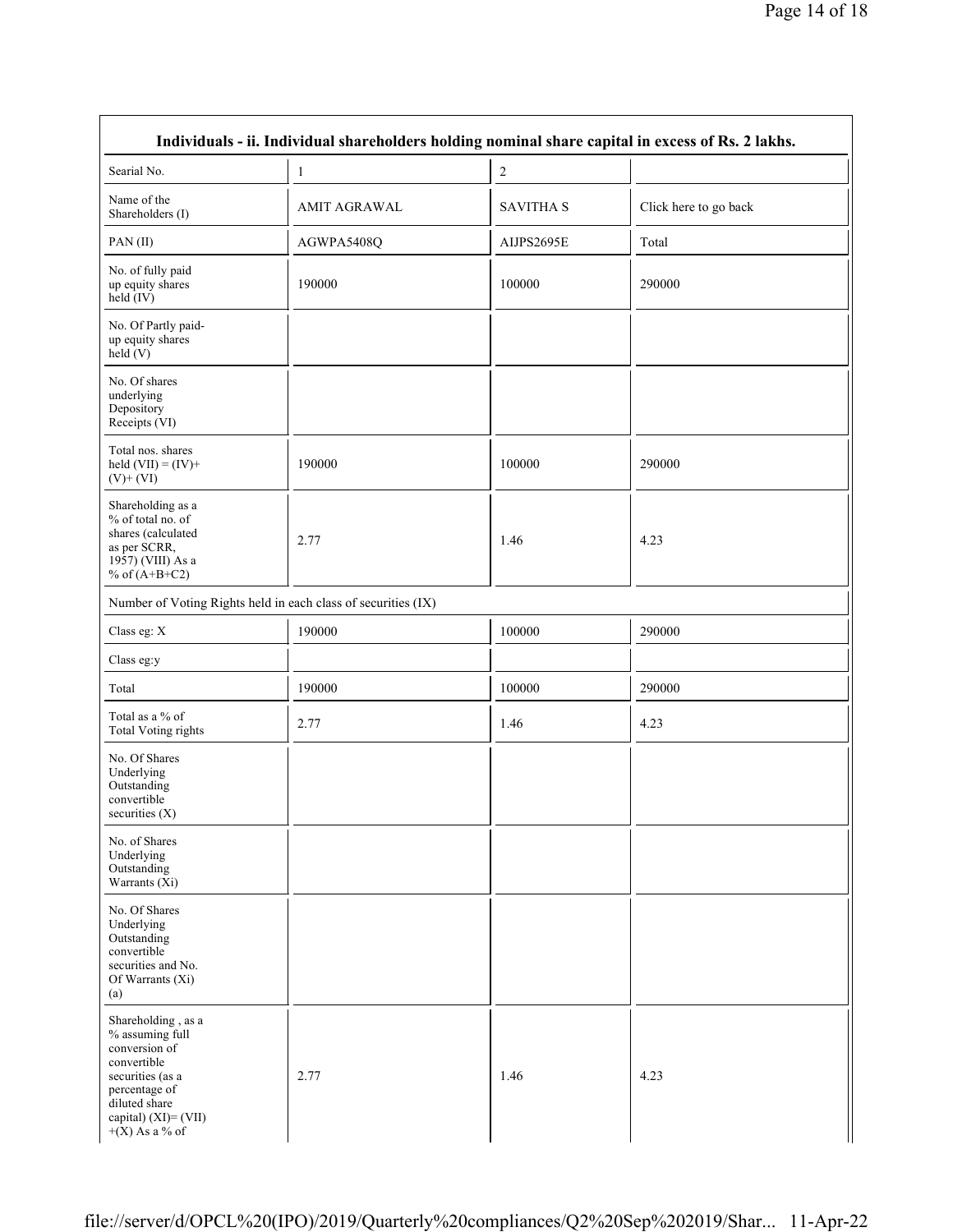| $(A+B+C2)$                                                           |        |        |        |
|----------------------------------------------------------------------|--------|--------|--------|
| Number of Locked in shares (XII)                                     |        |        |        |
| No. $(a)$                                                            |        |        |        |
| As a % of total<br>Shares held (b)                                   |        |        |        |
| Number of equity<br>shares held in<br>dematerialized<br>form $(XIV)$ | 190000 | 100000 | 290000 |
| Reason for not providing PAN                                         |        |        |        |
| Reason for not<br>providing PAN                                      |        |        |        |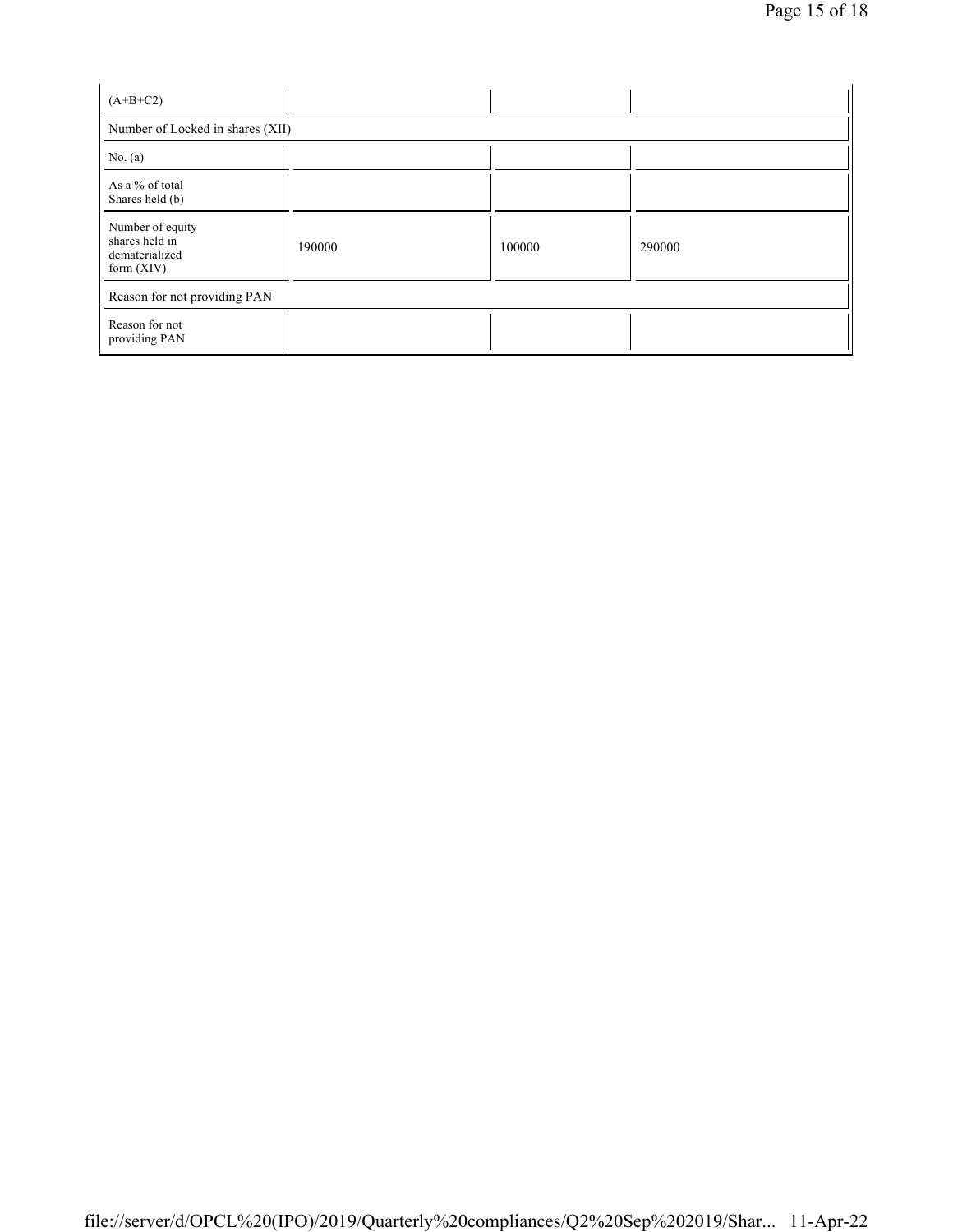| Any Other (specify)                                                                                                  |                                                               |                            |                     |                          |
|----------------------------------------------------------------------------------------------------------------------|---------------------------------------------------------------|----------------------------|---------------------|--------------------------|
| Searial No.                                                                                                          | $\mathbf{1}$                                                  | $\overline{c}$             | 3                   |                          |
| Category                                                                                                             | <b>Bodies Corporate</b>                                       | <b>Bodies</b><br>Corporate | Clearing<br>Members |                          |
| Category / More<br>than 1 percentage                                                                                 | More than 1 percentage of shareholding                        | Category                   | Category            |                          |
| Name of the<br>Shareholders (I)                                                                                      | RAJARAM SOFTWARE SOLUTIONS PRIVATE<br><b>LIMITED</b>          |                            |                     | Click here to go<br>back |
| PAN(II)                                                                                                              | AADCR1875J                                                    |                            |                     | Total                    |
| No. of the<br>Shareholders (I)                                                                                       | $\mathbf{1}$                                                  | $\overline{c}$             | $\mathbf{1}$        | 3                        |
| No. of fully paid<br>up equity shares<br>held (IV)                                                                   | 2344900                                                       | 70000                      | 5000                | 75000                    |
| No. Of Partly paid-<br>up equity shares<br>held(V)                                                                   |                                                               |                            |                     |                          |
| No. Of shares<br>underlying<br>Depository<br>Receipts (VI)                                                           |                                                               |                            |                     |                          |
| Total nos. shares<br>held $(VII) = (IV) +$<br>$(V)+(VI)$                                                             | 2344900                                                       | 70000                      | 5000                | 75000                    |
| Shareholding as a<br>% of total no. of<br>shares (calculated<br>as per SCRR,<br>1957) (VIII) As a<br>% of $(A+B+C2)$ | 34.23                                                         | 1.02                       | 0.07                | 1.09                     |
|                                                                                                                      | Number of Voting Rights held in each class of securities (IX) |                            |                     |                          |
| Class eg: X                                                                                                          | 2344900                                                       | 70000                      | 5000                | 75000                    |
| Class eg:y                                                                                                           |                                                               |                            |                     |                          |
| Total                                                                                                                | 2344900                                                       | 70000                      | 5000                | 75000                    |
| Total as a % of<br>Total Voting rights                                                                               | 34.23                                                         | 1.02                       | $0.07\,$            | 1.09                     |
| No. Of Shares<br>Underlying<br>Outstanding<br>convertible<br>securities (X)                                          |                                                               |                            |                     |                          |
| No. of Shares<br>Underlying<br>Outstanding<br>Warrants $(X_i)$                                                       |                                                               |                            |                     |                          |
| No. Of Shares<br>Underlying<br>Outstanding<br>convertible<br>securities and No.<br>Of Warrants (Xi)<br>(a)           |                                                               |                            |                     |                          |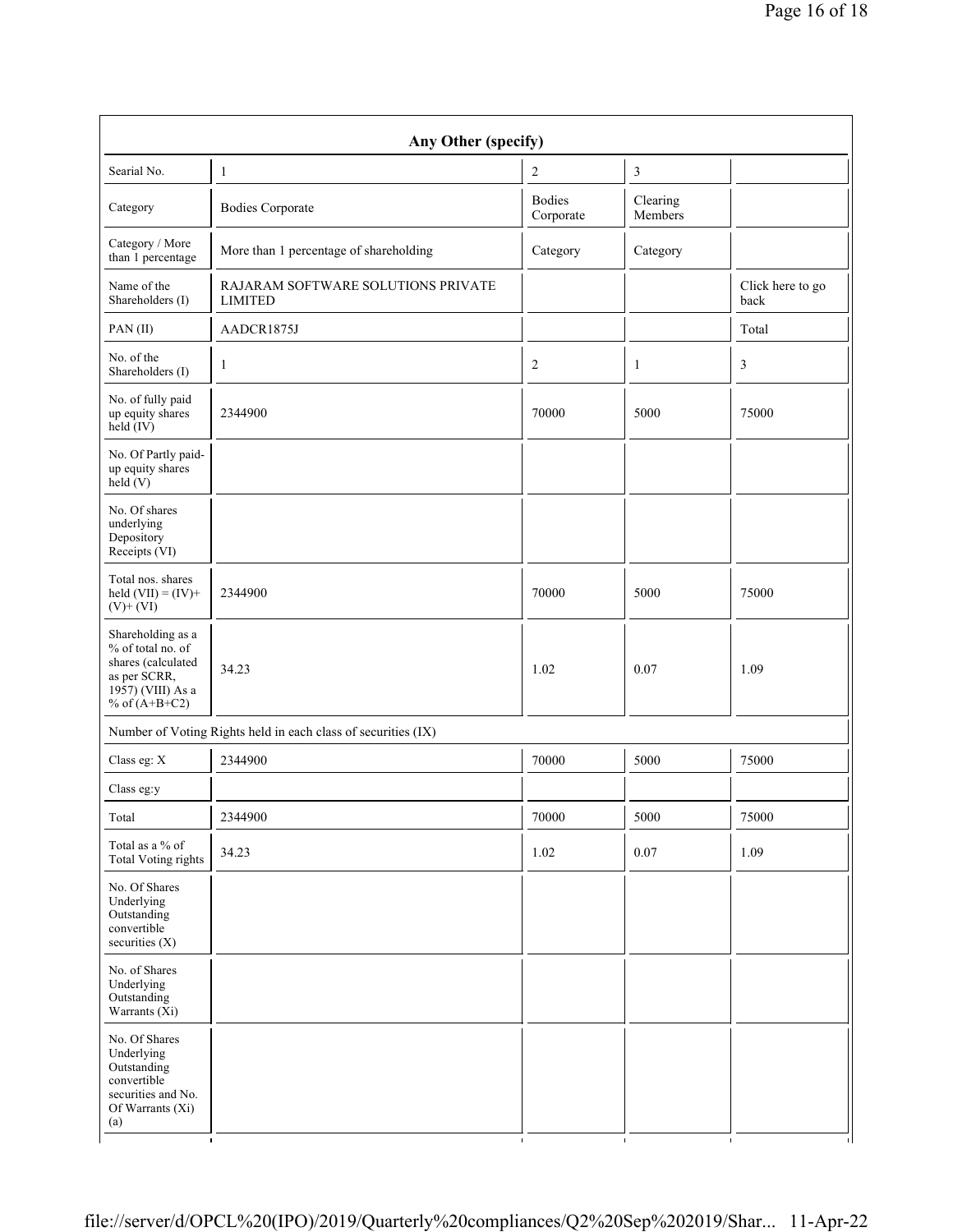| Shareholding, as a<br>% assuming full<br>conversion of<br>convertible<br>securities (as a<br>percentage of<br>diluted share<br>capital) $(XI) = (VII)$<br>$+(X)$ As a % of<br>$(A+B+C2)$ | 34.23                            | 1.02  | 0.07 | 1.09  |
|------------------------------------------------------------------------------------------------------------------------------------------------------------------------------------------|----------------------------------|-------|------|-------|
|                                                                                                                                                                                          | Number of Locked in shares (XII) |       |      |       |
| No. $(a)$                                                                                                                                                                                |                                  |       |      |       |
| As a % of total<br>Shares held (b)                                                                                                                                                       |                                  |       |      |       |
| Number of equity<br>shares held in<br>dematerialized<br>form $(XIV)$                                                                                                                     | 2344900                          | 70000 | 5000 | 75000 |
| Reason for not providing PAN                                                                                                                                                             |                                  |       |      |       |
| Reason for not<br>providing PAN                                                                                                                                                          |                                  |       |      |       |